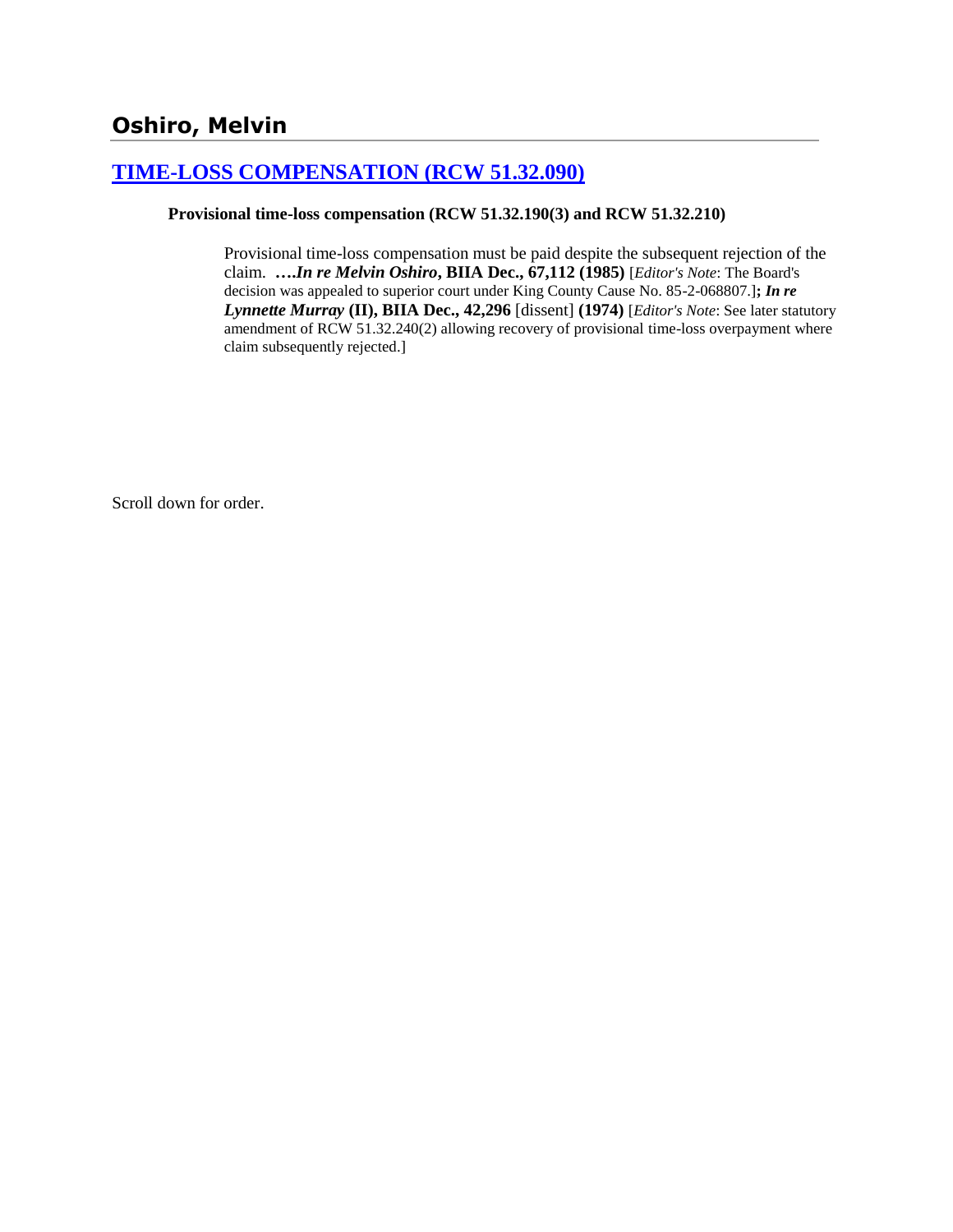#### **BEFORE THE BOARD OF INDUSTRIAL INSURANCE APPEALS**

#### **STATE OF WASHINGTON**

 **In Re: MELVIN OSHIRO ) DOCKET NO. 67,112 Claim No. S-693994 ) DECISION AND ORDER**

APPEARANCES:

8 Claimant, Melvin Oshiro, by<br>9 Pro Se, Pro Se,

**)**

11 | Self-insured employer, Safeway Stores, Inc., by Perkins, Coie, Stone, Olsen & Williams, per Calhoun Dickinson

15 Department of Labor and Industries, by 16 The Attorney General, per 17 Francois L. Fischer, Assistant and Deborah E. Hilsman, Law Clerk

20 This is an appeal filed by the self-insured employer on February 29, 1984, from an order of the Department of Labor and Industries dated January 5, 1984, adhering to the provisions of a prior 23 order dated November 10, 1983, which rejected this claim for an alleged industrial injury of May 30, 1983, and which further ordered payment to 25 the claimant of "provisional time-loss benefits as may be certified up 26 to the date of this rejection order pursuant to RCW 51.32.190." Affirmed.

#### 28 DECISION

**Pursuant to RCW 51.52.104 and RCW 51.52.106, this matter is before**  the Board for review and decision on a timely Petition for Review filed 31 by the employer to a Proposed Decision and Order issued on October 2, 1984, in which the order of the Department dated January 5, 1984 was affirmed.

34 The Board has reviewed the evidentiary rulings in the record of proceedings and finds that no prejudicial error was committed and said rulings are hereby affirmed.

 The general nature and background of this appeal are very well set forth in the Proposed Decision and Order, and shall not be reiterated at great length herein. Our review of this appeal is prompted by the employer's complaint that an adequate discussion of legal issues raised 

 $\frac{1}{2}$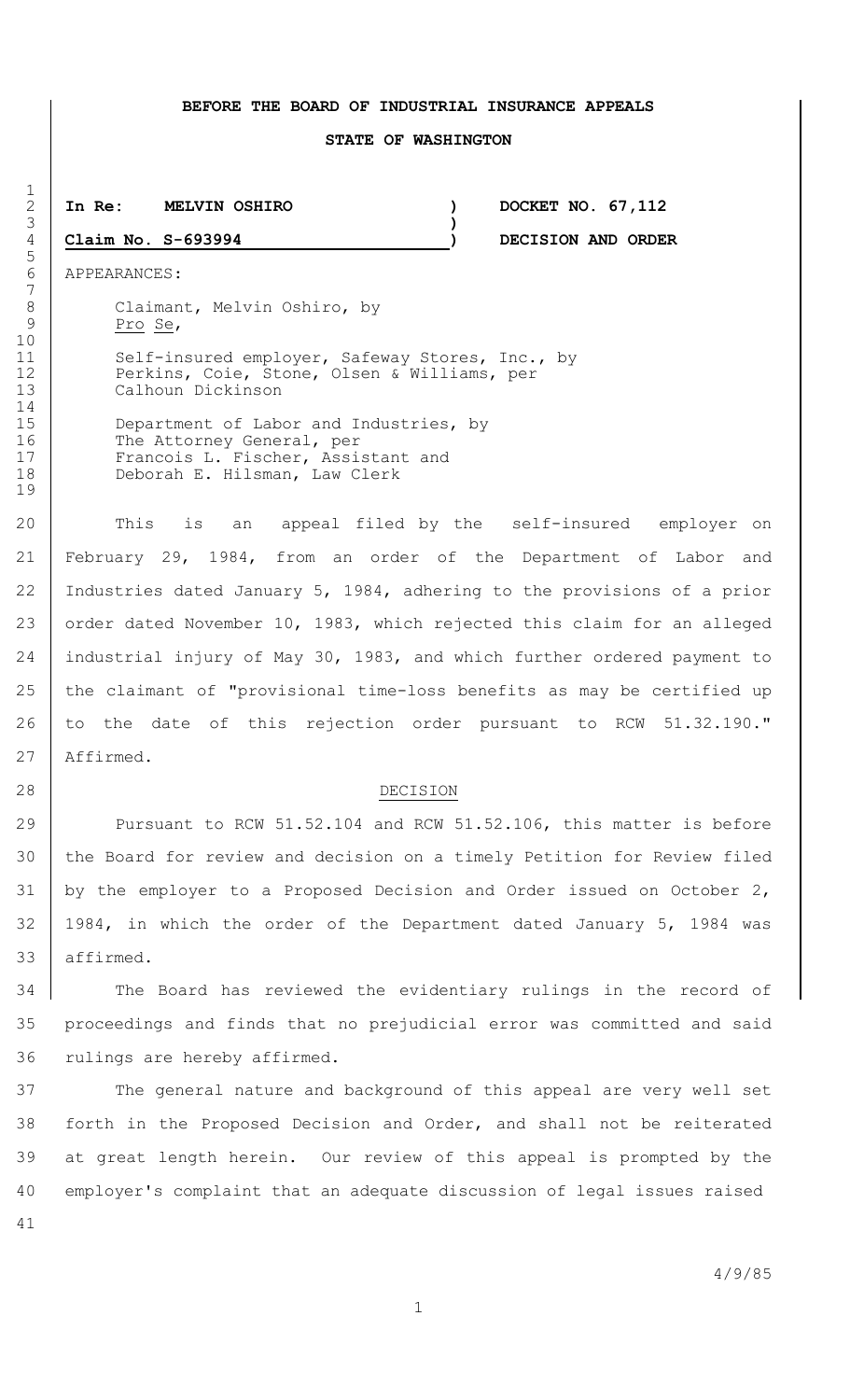1 during the course of hearing were not addressed or disposed of in the 2 Proposed Decision and Order.

 It is the employer's position that the Department's authority to order the payment of provisional time-loss compensation is contingent upon there first being a prima facie showing by the claimant's original application for benefits, that the subject condition or injury is industrial. In effect, the employer's position would relate 8 | provisional time-loss compensation to the merits, or lack thereof, of 9 the underlying claim itself.

10 It is, of course, well established that the legal criterion for 11 | allowance of a claim is at least a prima facie showing that the subject 12 | condition or injury is work-related. Provisional time-loss 13 | compensation, however, is not predicated upon the eventual validity of 14 | the underlying claim, but upon the failure to adjudicate the claim 15 within fourteen days after "notice of claim". The purpose, of 16 | course, in requiring such compensation is to enforce expeditious 17 | adjudication of contested claims where the claimant is temporarily 18 disabled and without wages. The statutory requirement that provisional 19 time-loss compensation be paid must be evaluated separate from the 20 question of a claimant's "rightful entitlement" to benefits under the 21 | Act. That is why the statute, in effect, provides that neither the 22 payment nor the receipt of such provisional compensation shall, on the 23 one hand, obligate the employer to further benefits under the Act, or, 24 on the other, vest the employee with coverage thereunder.

25 Alternatively, it is the employer's position that where, as here, 26 the Department's adjudicative order in a disputed claim upholds the 27 employer's request that the claim be denied, the employer's liability 28 to pay provisional time-loss compensation ceases as of the day it filed 29 its SIF-4 form (request for claim denial) with the Department.

 Certainly, the position urged by the employer finds no support in the express wording of the governing statute, RCW 51.32.190. If, in effect, the employer could stop the running of the "14-day clock" by merely submitting a SIF-4 by the 14th day, the financial incentive to

- 34
- 35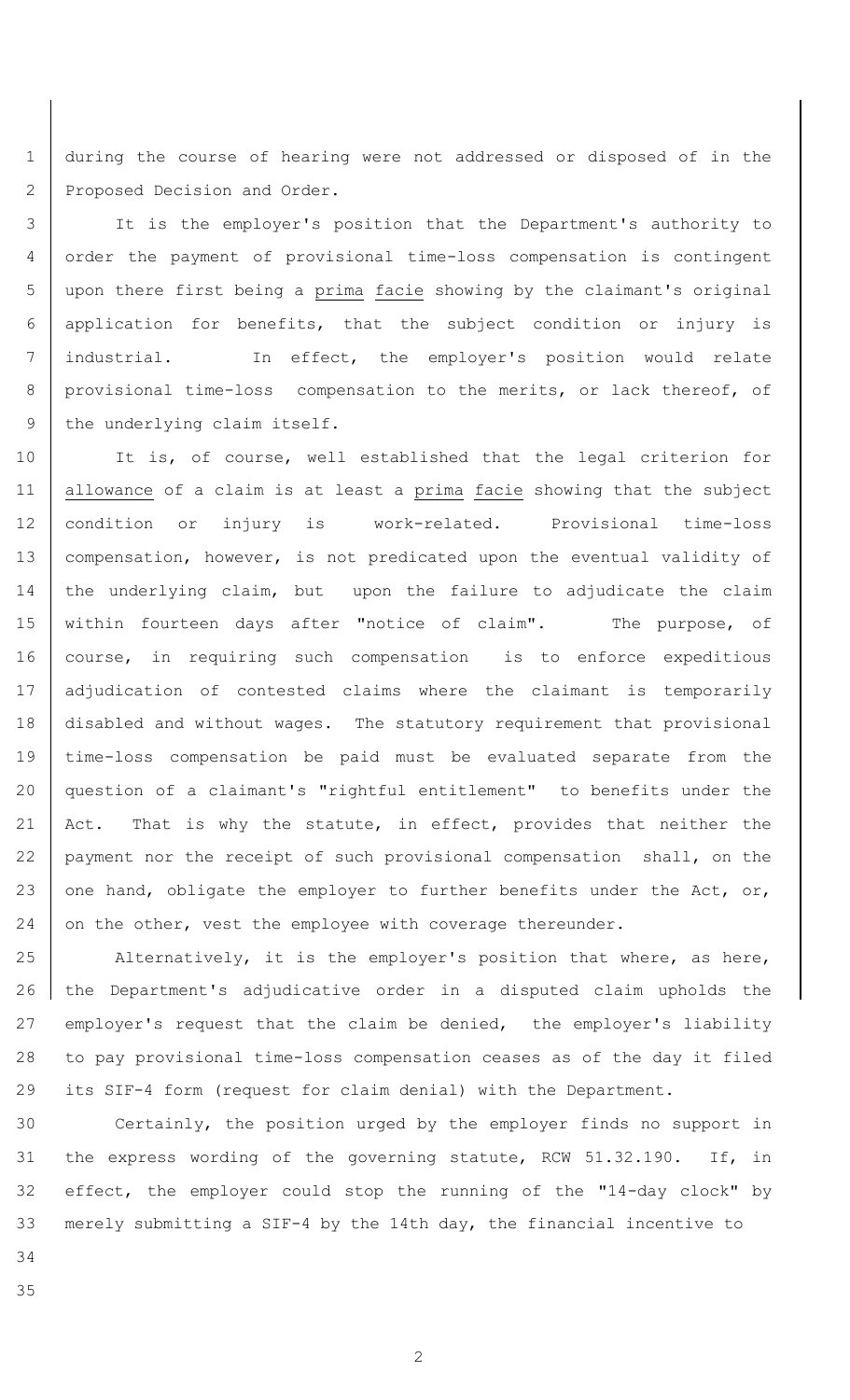resolve controverted claims expeditiously would be nullified, thereby undermining the very purpose of the provisional time-loss compensation 3 statute. Moreover, as noted in the Proposed Decision and Order, this Board has previously held that provisional time-loss compensation, once triggered, is thereafter payable until such time as the Department issues its determinative order of allowance or rejection. Lynette A. Murray, Docket No. 42,296 (1974); Sandra Lucille Walster, Docket No. 43,049 (1973).

 It is clear that the true gravamen underlying the employer's 10 | appeal is its ire over the protracted delay it encountered in securing 11 a determinative order out of the Department, thereby prolonging its liability for provisional time-loss compensation. In this respect, the employer argues that the Department should not be empowered to order the employer to pay provisional time-loss compensation where the delay giving rise to the employer's liability for such compensation was 16 | occasioned by the Department's own inefficiency and negligence in 17 | adjudicating the claim.

18 | In response, we would note that the employer's liability to pay provisional time-loss compensation does not stem from the order of the Department ordering the employer to pay such compensation, but from the statute itself. It is compensation statutorily mandated to the 22 claimant as a matter of right, and neither the Department nor this Board is empowered by law to waive such mandate for any equitable 24 reason.

25 Before concluding, in all fairness, we think, it must be pointed 26 | out that the inordinate delay by the Department in the adjudication of this claim was due in substantial measure to the employer's own claim service representative. To begin with, it was impossible for a determinative order to have been issued in this matter within the statutory 14-day time limitation. Mr. Oshiro's notice of claim to the employer was completed on July 5, 1983. However, the employer's request for denial of claim, the SIF-4, did not reach the Department until July 20, 1983, because of a mailing error on the part of the

- 
-